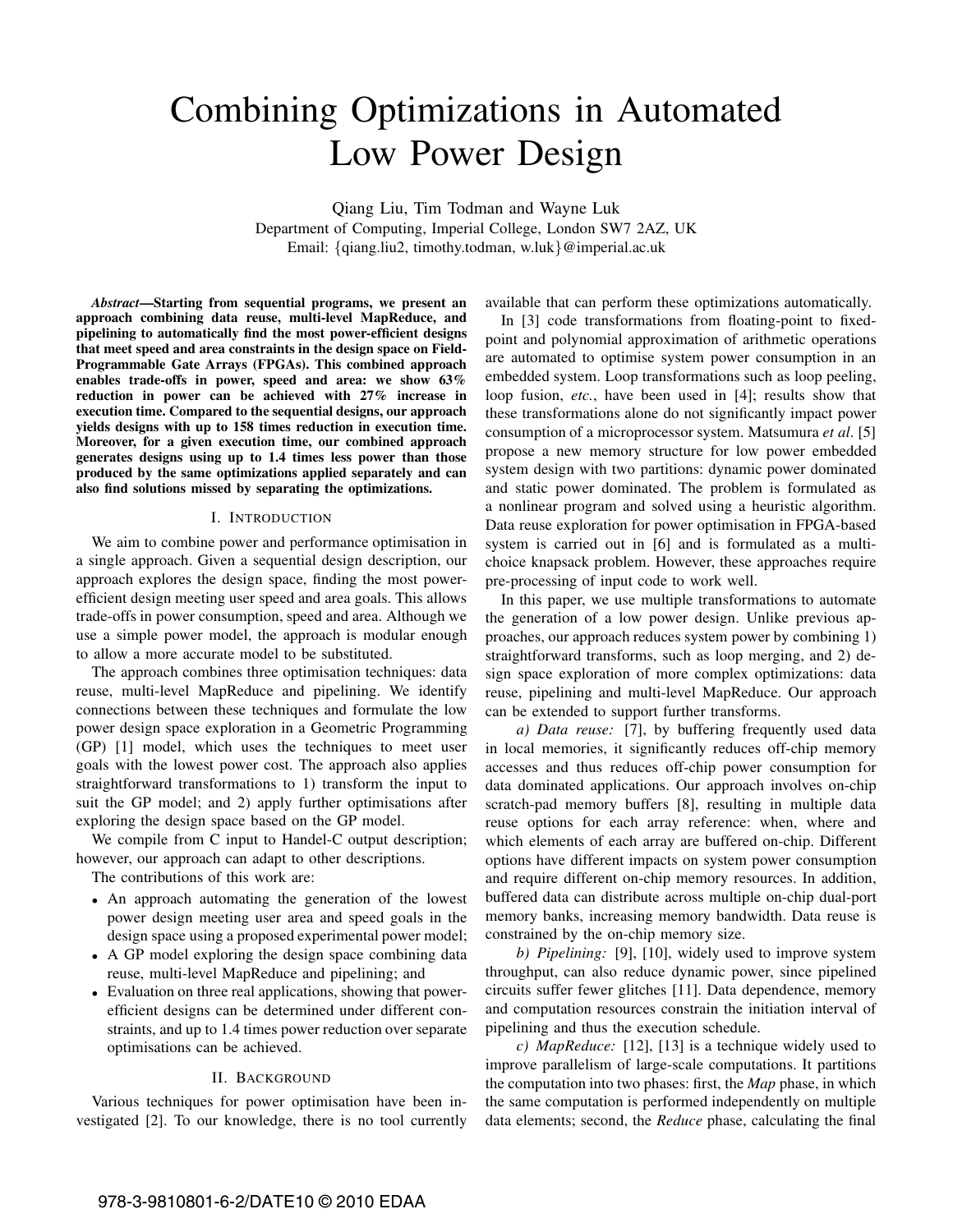|                                                           | $\frac{1}{2}$ OP <sub>1</sub> : loading(RI <sub>1</sub> , Image); |  |  |  |
|-----------------------------------------------------------|-------------------------------------------------------------------|--|--|--|
| Do $x = 0. N-1$                                           | Do $x = 0$ , N-1                                                  |  |  |  |
| Do $y = 0$ , M-1                                          | // OP2: loading(RI2, Image);                                      |  |  |  |
| Do $i = -1, 1$                                            | Do $y = 0$ , M-1                                                  |  |  |  |
| Do $i = -1, 1$                                            | // OP <sub>3</sub> : loading(RI <sub>3</sub> , Image);            |  |  |  |
| $sumx = sumx + Image[f1(x,y,i,j)]$ *maskx $[f2(i,j)]$ ;   | Do $z = 0.8$                                                      |  |  |  |
| Do $i = -1, 1$                                            | i=(z/3)-1; j=(z%3)-1;                                             |  |  |  |
| Do $i = -1, 1$                                            | $reg=R1_{1\sim 3}$ [f <sub>4</sub> (x,y,i,j)];                    |  |  |  |
| sumy=sumy+Image[f <sub>1</sub> (x,y,i,j)]*masky[f2(i,j)]; | sumx=sumx+reg*maskx[f2(i,j)];                                     |  |  |  |
|                                                           | sumy=sumy+reg*masky[f2(i,j)];                                     |  |  |  |
| Out[x][y]=f <sub>3</sub> (sumx, sumy);                    |                                                                   |  |  |  |
|                                                           | Out[x][y]=f <sub>3</sub> (sumx, sumy);                            |  |  |  |
| (a) Original code segment of Sobel                        | (b) Code segment of Sobel after loop<br>merging and coalescing    |  |  |  |
|                                                           |                                                                   |  |  |  |

Fig. 1. Sobel code example.

result by combining the results of the map phase with an associative operator. We consider two-level MapReduce: *e.g.* in the Map phase of outer loops the iterations of inner loops are further MapReduced. This may allow designs to meet user speed goals not met by pipelining and data reuse. MapReduce is limited by memory bandwidth and computation resources.

These three techniques have not been used together before. In this paper, we show that combining these techniques allows a trade off between power consumption, speed and area.

# III. TARGET PROBLEM

We aim to automatically transform and optimise a sequential, but possibly inefficient design to minimize the system power consumption, while meeting user goals for speed and area. To achieve this, we combine three optimisation techniques: data reuse, pipelining, and multi-level MapReduce.

We observe that these optimisation techniques are interrelated. Memory resources constrain all three techniques. Data reuse, after duplicating buffered data across multiple memory banks, can improve memory bandwidth, benefiting pipelining and MapReduce. Computation resources also constrain pipelining and MapReduce. Therefore applying each technique individually to the input code may not lead to the most powerefficient design. Finally, we apply loop transformations, such as loop merging and coalescing, to automate the composition of the three techniques.

We illustrate the problem using the Sobel edge detection algorithm. Fig. 1 (a) shows the original code fragment, with four loop levels with two 2-level loops nested in the inner levels and two references to array Image, assumed stored in off-chip memory. Profiling shows that most elements of Image are accessed more than once and the access pattern of the two references to Image is the same; the only dependence between iterations of loops x and y and loops i and j is caused by the result Out and accumulation of sumx and sumy, respectively. We can thus add on-chip buffers for array Image and apply MapReduce so that the multiplications in different iterations execute in parallel in the map phase; the result output and accumulation execute in the reduce phase.

We first merge the inner two loop nests into one with  $i$  and i and then coalesce them to loop z (Fig. 1 (b)), simplifying the loop structure. Next, scalar replacement removes one reference to array Image.

Following the data reuse approach [8], there are three data reuse options  $OP_1$ – $OP_3$ ) for array Image, as shown in Fig. 1 (b). Each option  $OP_j$  introduces an on-chip buffer  $RI_j$ , loads data from the off-chip memory into  $RI_j$  at a loop level and replaces the array reference Image with  $RI_i$  inside the innermost loop. If the image size is  $144 \times 176$  pixels (8 bits), the on-chip memory required and number of off-chip memory accesses of options  $OP_1$ ,  $OP_2$  and  $OP_3$  are (202752 bits, 25344), (4232 bits, 76032) and (72 bits, 228096), respectively. Larger on-chip buffers lead to fewer off-chip memory accesses and thus lower off-chip power consumption; however, larger on-chip buffers lead to higher on-chip power consumption. Our approach finds which data reuse option gives the lowest system power consumption.

We assume the off-chip memory has single access port. After introducing buffers in on-chip memory banks and duplicating data over multiple banks, memory bandwidth increases, allowing MapReduce to apply. Since all three loops in Fig. 1 (b) are parallelizable, the data reuse options govern which loop to partition. For example, if option  $OP_2$  is chosen, only loops  $y$  and  $z$  can be parallelized, because the off-chip memory accesses for loading  $RI_2$  exist in loop x. Furthermore, since the buffered data are duplicated to increase memory bandwidth, option  $OP_1$  requires a large buffer, decreasing the number of duplications, given the fixed on-chip memory space, and thus decreasing the number of parallel partitions of the loop nest. It is also unclear which combination of data reuse options and the number of parallel partitions of the loop nest leads to a low power design with the required speed.

We simplify the problem, by only pipelining the innermost loop. That is, either only the innermost loop  $z$  is pipelined, or it is first partitioned into segments with all iterations in a segment executing in parallel and then the sequential segments execute in pipeline. Both MapReduce and pipelining are constrained by computation resources. In the Sobel example in Fig. 1 (b), if only two multipliers are available, then loop  $z$  could have two design options: 1) parallelize loop  $z$  into five segments where two iterations execute in parallel and then pipeline the five segments with initiation interval two; 2) pipeline loop  $z$  with initiation interval 1. The former could be faster, but consume more power in parallelized logic, while the latter could be slower but power efficient.

Combining options of data reuse, pipelining and MapReduce can result in a large number of design options. In our approach, we use a geometric programming (GP) model to automatically explore this large design space.

# IV. PROPOSED APPROACH

#### *A. Overview*

Fig. 2 shows our approach. The inputs are the initial, sequential design, and the user goals: speed and target hardware platform. We first apply straightforward transformations to turn the input code into a form expected by the analysis toolbox; this simplifies the toolbox. Next, the analysis toolbox maps the regular loop iteration space in the code onto a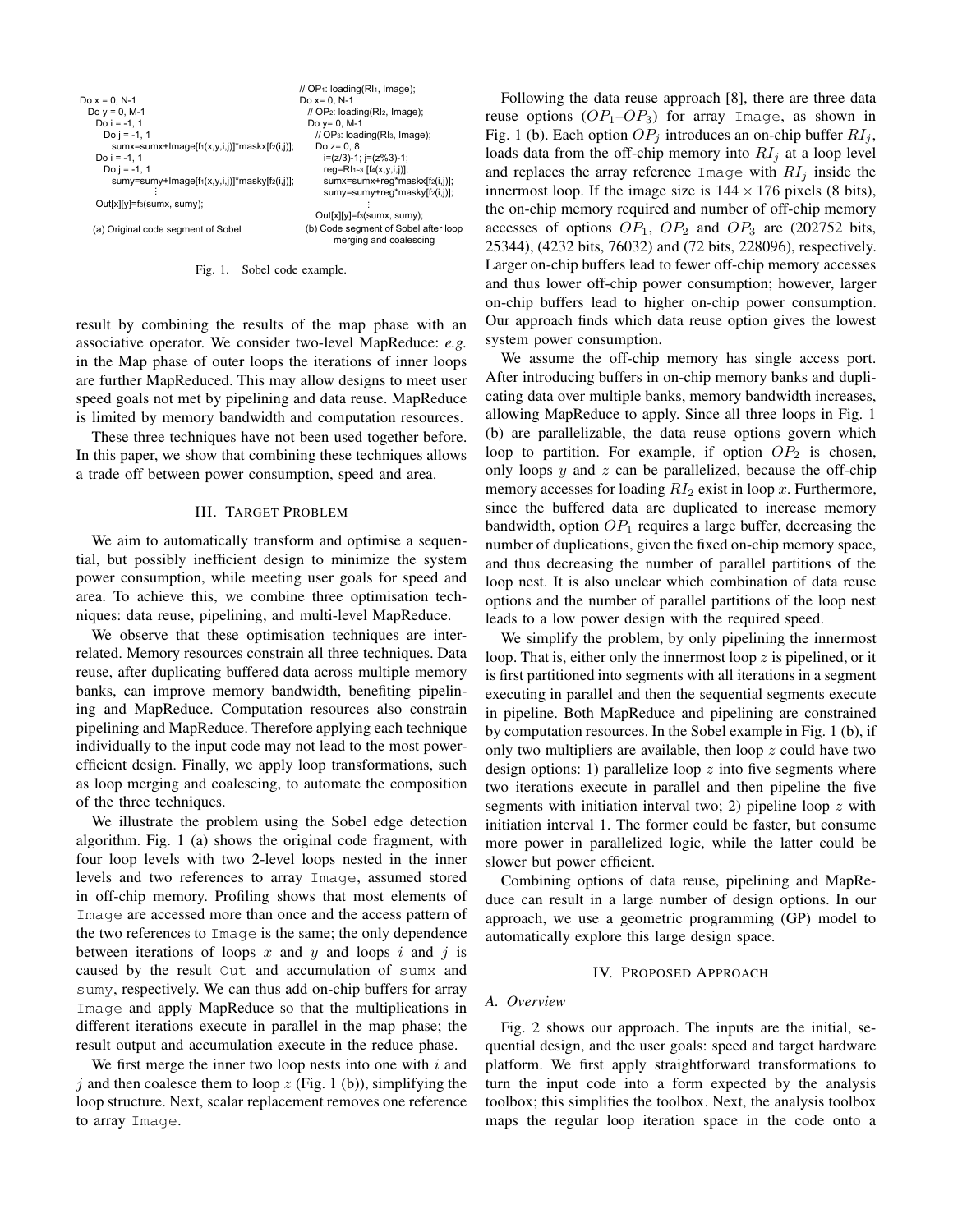

Fig. 2. Overview of the proposed approach.

polytope space and determines data dependencies and memory access patterns in the loops, for design space exploration.

First, the transformations enable code analysis and design exploration. The transforms shown in Fig. 2, such as function inlining and pointer dereference, reveal the data flow of the input code. In the Sobel example in Fig. 1, loop merging removes one reference to array Image and loop coalescing reduces the number of loops, and thus reducing the number of variables to be determined in design exploration.

The design exploration with combined optimisation techniques is formulated as an optimisation problem with the objective and constraint functions, whose globally optimal solution gives the optimal design option. In this paper, the design objective is low power, and user goals of speed and platform hardware resources (area) form the constraints.

Finally, the output code is transformed according to the solution. The final output design meets the design goals, maintaining initial design behavior.

The next section shows the formulation of the low power design exploration with data reuse, MapReduce and pipelining.

# *B. Formulation of design exploration*

Without loss of generality, our approach presented in this paper targets an FPGA-based platform with single-port offchip SRAM, assuming that each assignment in the code takes one clock cycle. The formulation below can easily be extended to deal with multiple off-chip ports and multiple clock cycle execution of statements.

For a loop with N levels  $(I_1, \ldots, I_N)$ , where  $I_1$  is the outermost loop and loop  $I_N$  is the innermost loop, and R array references  $A_i$  ( $1 \leq i \leq R$ ), our problem is to choose: data reuse options  $OP_{ij}$  for reference  $A_i$ ; the number of parallel partitions  $k_l$  of loop l with  $L_l$  iterations; and the initiation interval *ii* of the pipeline of loop  $N$ , so that the transformed design is the most power-efficient meeting design goals. This corresponds to the solution of the following problem  $P$ :

$$
\min_{\substack{\rho_{ij}\in\{1,2\} \\ 1\leq k_l\leq L_l \\ 1\leq ii}} \mathbb{P}(\rho_{ij}, k_l, ii)
$$
\nsubject to 
$$
\mathbb{S}(\rho_{ij}, k_l, ii) \leq T
$$
\n
$$
\mathbb{R}_f(\rho_{ij}, k_l, ii) \leq Res_f
$$
\nfor  $\forall i = 1, ..., R, j = 1, ..., E_i, l = 1, ..., N, f \in F$ \n
$$
(P)
$$

where  $T$  and  $Res<sub>f</sub>$  are, respectively, the design execution time specification and availability of each  $f$  of  $F$  kinds of resource. As the on-chip embedded DSP and RAM blocks are scarce, we prioritize saving DSP blocks and memory blocks. Boolean variable  $\rho_{ij} = 2$  means data reuse option  $OP_{ij}$  is selected for  $A_i$ ; otherwise  $\rho_{ij} = 1$ .  $E_i$  is the number of data reuse options of array  $A_i$ . The system power consumption  $\mathbb P$ , the execution time  $S$  and the resource utilization  $R$  are formulated as follows.

**Power model.** Since the objective function includes the power model, at this stage the model needs only to distinguish different design options. Also, as static power is constant on the same platform for different design options, we only consider dynamic power; in the rest of this paper power means dynamic power. We call the power consumed in off-chip memory the off-chip power consumption, which is governed by the off-chip memory access frequency. In contrast to [6], the on-chip power must consider parallelization caused by MapReduce. Therefore,

$$
\mathbb{P} = \mathbb{P}_{off} + \mathbb{P}_{on}
$$
  
=  $V_{dd} \times (I_{operating} - I_{sleep}) \times \frac{\#off\_accesses}{cyc}$   
+  $(P_1 \times \#off\_accesses + P_2 \times \#par + P_3 \times \# dsp$   
+  $P_4 \times \#bram \times BW + P_5) \times freq$  (1)

where  $V_{dd}$ ,  $I_{operating}$  and  $I_{sleep}$  are the working voltage, working current and standby current of the off-chip SRAM, found in the SRAM datasheet. #*off accesses* is the number of off-chip memory accesses:

$$
\#off\_accesses = \sum_{i=1}^{R} \prod_{j=1}^{E_i} \rho_{ij}^{log_2 C_{ij}} \tag{2}
$$

$$
\rho_{ij} \in \{1, 2\}, 1 \le j \le E_i, 1 \le i \le R
$$
\n<sup>(3)</sup>

$$
(E_i + 1)^{-1} \sum_{j=1}^{n} (\rho_{ij}) = 1, 1 \le i \le R
$$
 (4)

where  $C_{ij}$  is the number of cycles to load the on-chip buffer in data reuse option  $OP_{ii}$ . Equation (4) ensures exactly one data reuse option is chosen for each array reference. The execution time model gives the number of execution cycles, cyc.

Parameters  $P_1-P_5$  characterize on-chip power consumption: IO, parallel logic, computation resources, on-chip RAM blocks and other sequential logic, respectively; these components vary across different design options. The parameters are constant for each input design and can be obtained by experimenting with designs on the target platform.

 $\#par$  is the total number of partitions of the loop nest:

$$
\#par = \prod_{l=1}^{N} k_l \quad (5)
$$
  

$$
1 \le k_l \le L_l, 1 \le l \le N \quad (6)
$$
  

$$
k_l \prod_{j=1}^{l} \rho_{ij}^{-\log_2 L_l} \le 1, 1 \le l \le N, 1 \le j \le E_i, 1 \le i \le R \quad (7)
$$

where loop  $l$  is partitioned into  $k_l$  parallel segments. Inequality (7) links variables  $\rho_{ij}$  and  $k_l$ ; loop l can only be parallelized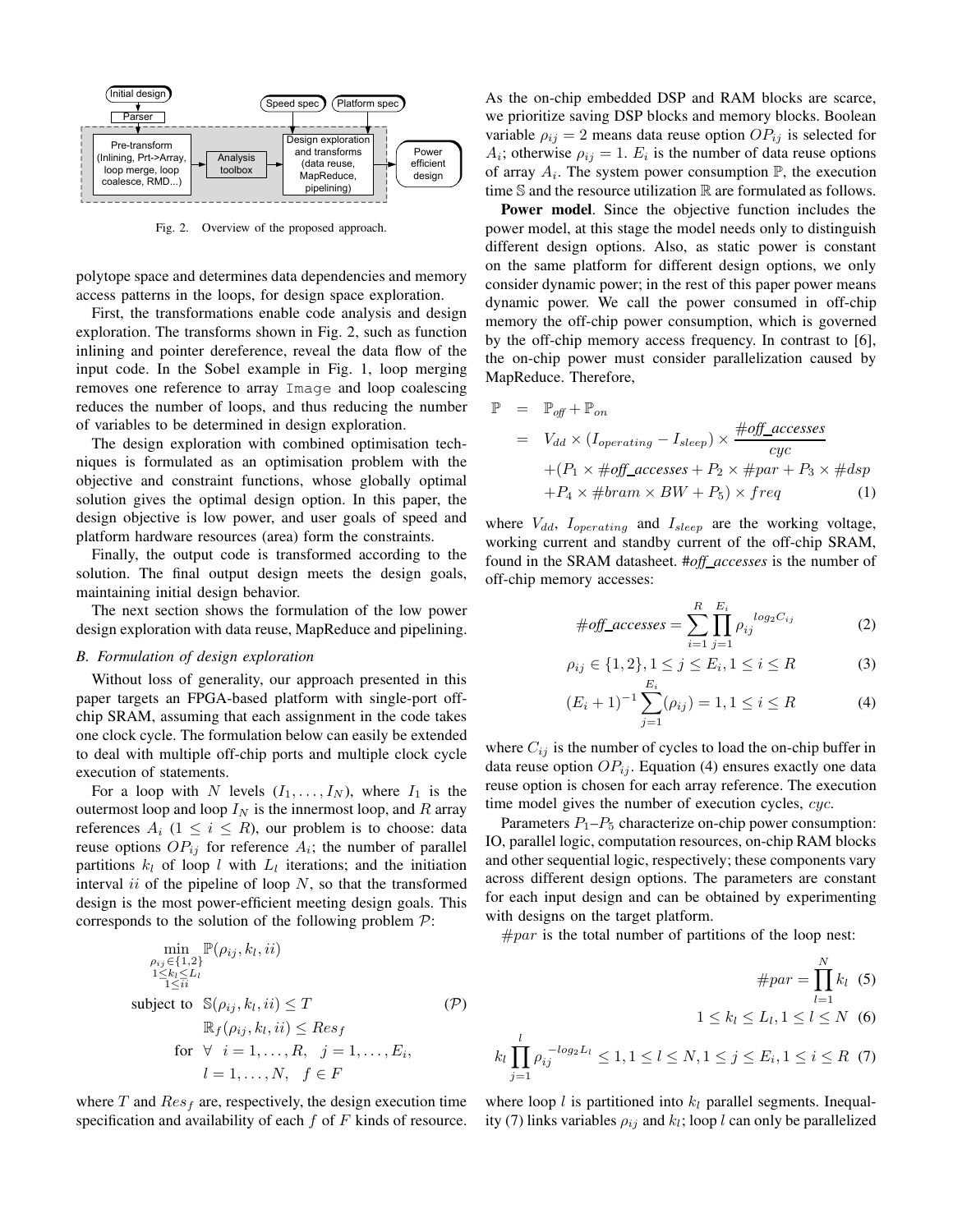if the array references within its body have been buffered onchip prior to loop execution. Section III discusses an example involving Sobel edge detection.

Similarly, the computation resources required are:

$$
#dsp = \prod_{l=1}^{N} k_l \times x_{dsp} \tag{8}
$$

$$
1 \le x_{dsp} \le Res_{dsp} \tag{9}
$$

where  $x_{dsp}$  is the number of on-chip DSP blocks used in one loop nest partition. For simplicity, we assume that the computation is inside the innermost loop; the formulation can easily be extended to cover more general cases.

 $#branch$  is the total number of on-chip RAM blocks used:

#*bram* = 
$$
d \sum_{i=1}^{R} \prod_{j=1}^{E_i} \rho_{ij}^{log_2 B_{ij}}
$$
 (10)

where  $B_{ij}$  is the number of on-chip RAM blocks required by data reuse option  $OP_{ij}$ , and d is the number of duplications of the buffered data used to increase the memory bandwidth. We build a 2-level on-chip memory hierarchy: on-chip SRAM and registers. When the outer loops of the loop nest are parallelized, each on-chip SRAM bank is the local memory for each loop partition. Then, the inner loops within each outer loop partition are further parallelized; for these inner loop partitions, each on-chip SRAM bank is the globally shared memory and registers are used as local memory. Therefore the number of data duplications in on-chip SRAM is:

$$
d = \lceil \frac{1}{2} \prod_{l=1}^{W_r} k_l \rceil \tag{11}
$$

where  $W_r$  is the loop level containing the reduce statement, and the loops from the outermost loop to loop  $W_r$  are MapReduced. For example, in the Sobel code shown in Fig. 1 (b),  $W_r = 2$  because the result output Out is within the second loop y. The factor of  $\frac{1}{2}$  is because each on-chip dual-port SRAM bank is accessed by two parallel partitions. BW is the bitwidth of the on-chip memory.

Finally,  $freq$  is the design clock frequency. Formulation  $(1)$ shows its effect on the five on-chip power components.

**Execution time** can be expressed as  $\mathbb{S} = cyc/freq$ . Therefore, we calculate *cyc*. For simplicity, we only apply combined pipelining and MapReduce to the innermost loop and MapReduce to outer loop levels; the formulation can however be generalized. The execution cycle count of the design comprises four parts:

$$
cyc = cyc_s + cyc_{in} + cyc_r + \#off\_accesses
$$

The number of cycles taken by statements outside the innermost loop  $cyc_s$  is given by Equality (12), where statement s among  $S$  statements is in loop level  $W_s$  and one partition of

$$
cyc_s = \sum_{s=1}^{S} \prod_{l=1}^{Ws} v_l
$$
 (12)

$$
L_l k_l^{-1} v_l^{-1} \le 1, 1 \le l \le N \tag{13}
$$

loop l has  $v_l = [L_l/k_l]$  iterations defined in Inequalities (13).

The number of cycles taken by statements inside the innermost loop after two-level MapReduce and pipelining is:

$$
cyc_{in} = \prod_{l=1}^{N-1} v_l(v_N \times ii + C_{data} + \sum_{i=1}^{I} d_i + \lceil \log_2 k_N \rceil + notFull)
$$
 (14)

$$
W_{dsp} \times x_{dsp}^{-1} \times ii^{-1} \le 1 \tag{15}
$$

$$
RecII \times ii^{-1} \le 1 \tag{16}
$$

$$
BandW \times k_N \times M_b^{-1} \times ii^{-1} + not{align} \times ii^{-1} \le 1 \tag{17}
$$
  

$$
R_{idsp} \times x_{dsp}^{-1} \times d_i^{-1}, 1 \le i \le I \tag{18}
$$

where  $ii$  is the pipelining initiation interval, constrained by the computation resources in Inequality (15), data dependence in Inequality (16) and memory bandwidth in Inequality (17);  $C_{data}$  is the number of cycles to read one datum from onchip RAM to registers.  $\sum_{i=1}^{I} d_i$  is the number of computation cycles. There may be  $I (I \geq 1)$  computation levels in the data flow graph of the input code and the computation cycles of each loop iteration comprises the execution cycles of every level. The execution cycles  $d_i$  of computation level i are given by  $R_{idsp}$ , the resource DSPs required in level i and the allocated resource  $x_{dsp}$ , defined in Inequalities (18).  $\lceil \log_2 k_N \rceil$  is the number of cycles for the reduce phase using a tree structure to reduce computation results, and the boolean parameter  $notFull = 1$  when the innermost loop is not fully parallelized and one cycle is needed to accumulate results from different partitions; otherwise  $notFull = 0$ .  $W_{dsp}$  in Inequality (15) and  $BandW$  in Inequality (17) are defined as the number of computation resource DSP and the memory bandwidth required per iteration of the innermost loop.  $M_b$  is the memory bandwidth available in accessing on-chip RAM. The boolean parameter  $notAliqn = 1$  if data are unaligned between storage and computation, as one extra access may need to obtain requested data; otherwise  $notA lign = 0$ .

Lastly, the number of cycles  $cyc_r$  taken by the reduce phase of the outer loop MapReduce is:

$$
cyc_r = \prod_{l=1}^{W_r} v_l k_l \text{ or } cyc_r = \prod_{l=1}^{W_r} v_l \log_2 \prod_{l=1}^{W_r} k_l.
$$
 (19)

These two expressions for  $cyc<sub>r</sub>$  correspond respectively to using a linear structure or a tree structure in the reduce phase.

**Resource utilization** is measured mainly in the on-chip memory and embedded DSP blocks. The on-chip DSP block and RAM utilization are given in Equations (8) and (10), so the on-chip resource constraint  $\mathbb R$  is defined in Inequalities (20) and (21), where  $Rec_{dsp}$  and  $Rec_{ram}$  are the number of on-chip DSP blocks and RAM blocks available in the target platform.

$$
\prod_{l=1}^{N} k_l \times x_{dsp} \leq Rec_{dsp} \tag{20}
$$

$$
d\sum_{i=1}^{R} \prod_{j=1}^{E_i} \rho_{ij}^{log_2 B_{ij}} \leq Rec_{ram}
$$
 (21)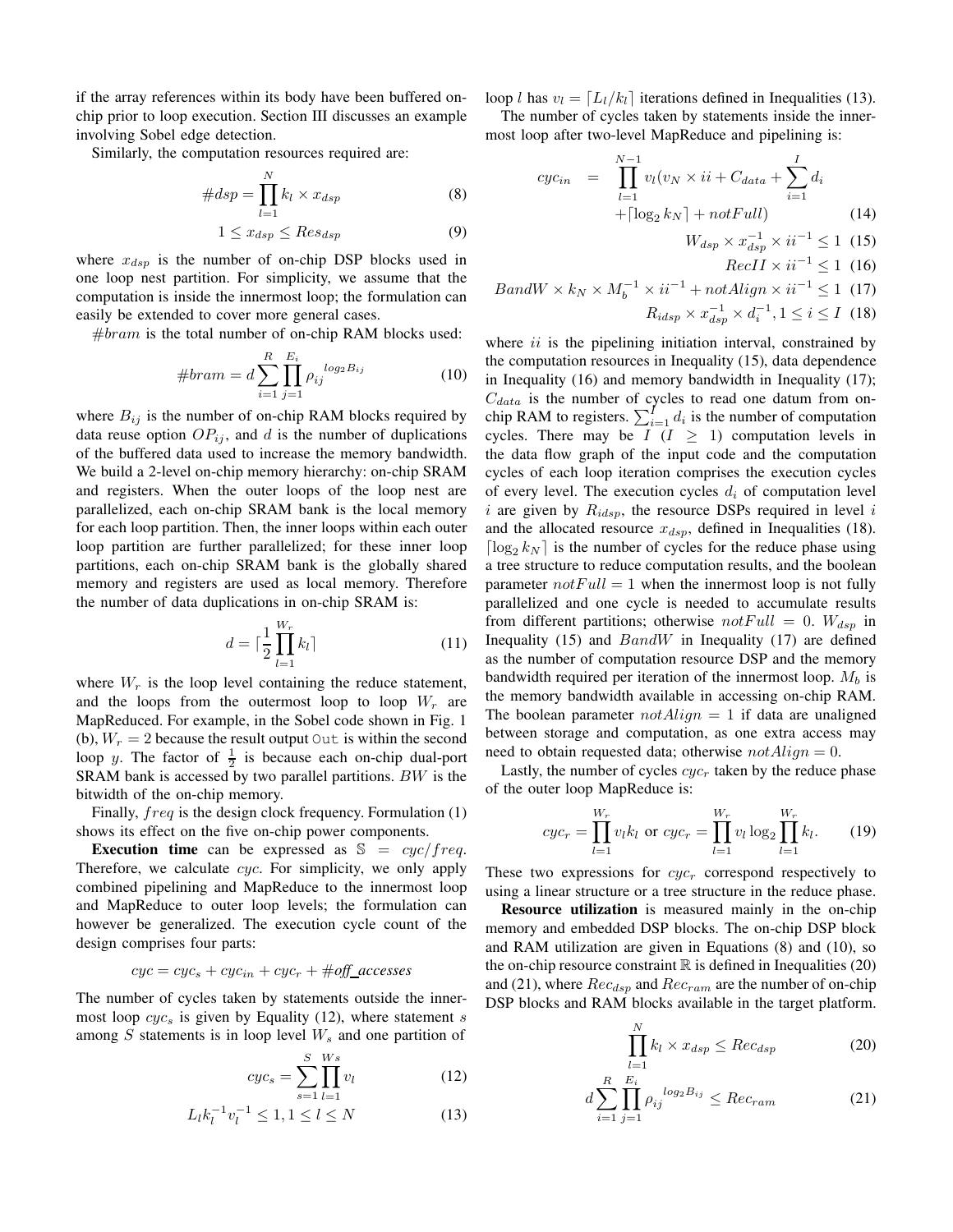| Kernel       | k1                        | Reference | Option    | $B_{i,i}$ | $C_{i,i}$ |
|--------------|---------------------------|-----------|-----------|-----------|-----------|
|              | $1 \leq k_1 \leq 144$     |           | $OP_{11}$ | 13        | 25344     |
| Sobel        | $1 \leq k_2 \leq 176$     | Image     | $OP_{12}$ |           | 76032     |
|              | $1 \leq k_3, k_4 \leq 3$  |           | $OP_{13}$ |           | 228096    |
|              | $k_1 = 1$                 | current   | $OP_{11}$ | 13        | 25344     |
| <b>ME</b>    | $1 \leq k_2 \leq 9$       |           | $OP_{12}$ |           | 25344     |
|              | $1 \leq k_3, k_4 \leq 16$ | previous  | $OP_{21}$ | 13        | 25344     |
|              | $1 \leq k_1 \leq 64$      | A         | $OP_{11}$ | 2         | 4096      |
| <b>MAT64</b> | $1 \leq k_2 \leq 64$      |           | $OP_{12}$ |           | 4096      |
|              | $1 \leq k_3 \leq 64$      | в         | $OP_{21}$ |           | 4096      |

TABLE I THE DETAILS OF THREE KERNELS.

Finally, we substitute  $\mathbb{P}$ ,  $\mathbb S$  and  $\mathbb R$  in the problem  $\mathcal P$  with the formulations above. All low case variables, except for freq which is a real number, are integers, while capitals are compile-time constants. We observe that the only item making the problem  $P$  not a GP problem [1] is the logarithm in Equation (14). However,  $\lfloor log_2 k_N \rfloor$  is constant in certain ranges of  $k_N$ . Therefore, the problem  $P$  can be seen as a piecewise mixed-integer geometric problem (MIGP) in different ranges of  $k_N$ . The number of subproblems increases logarithmically with  $k_N$ . The MIGP can be solved by a branch and bound approach using the GP solver as the lower bounding procedure.

#### V. EXPERIMENTAL RESULTS

We apply the framework to three kernels: multiplication of two  $64 \times 64$  matrices (MAT64), one search path of the motion estimation (ME) algorithm [14] used in X264, and the Sobel edge detection algorithm (Sobel) [15]. The execution time, power and energy of the original design of these kernels with no optimization are shown in the captions of Figs. 3, 4 and 5. Table I shows details of these kernels. Our target platform is an FPGA-based system with off-chip SRAM having a single access port with two-cycle latency; all array references with input data are stored in off-chip SRAMs. The three kernels are implemented in Xilinx XC4VFX140 with 192 DSP48 and 552 dual-port RAM blocks. In this platform, we set the clock frequency range  $1 \sim 100$  MHz and execution time constraints up to  $158\times$  speedup over the original designs. For ME and Sobel the frame size is  $144 \times 176$  pixels.

In our experiments, after initial transforms, the GP model (1)-(21) is applied to the three kernels to find data reuse options, MapReduce pattern and pipelining schemes, giving the lowest power design meeting the speed requirement. Solutions of the GP model under different speed specifications are shown in Figs. 3, 4 and 5 in downward-pointing triangles for the three kernels. Each design is represented by  $OP_{ij_{1 \leq i \leq R}}$ ,  $k_{l_{1 \leq l \leq N}}$ ,  $ii, freq$ ), the GP solution. For example, in Fig. 3, the most power-efficient design for Sobel edge detection with execution time within 0.51 ms is  $OP<sub>11</sub>, 4, 11, 1, 1, 100$ , *i.e.* the first data reuse option as shown in Table I is selected for the array Image, the first (outermost) loop is partitioned into 4 parallel segments, the second loop is partitioned into 11 parallel segments, the innermost loop without partitioning after merging is pipelined with initiation interval 1, and the clock frequency is 100 MHz. Similarly,

the solution for MAT64 is  $OP_{12}, OP_{21}, 1, 2, 4, 1, 70$  shown in Fig. 4, where the speed specification is 0.9 ms. We use the branch and bound algorithm in YALMIP [16] to solve the GP model described in Section IV; each design is generated within 2 minutes on average.

To verify the designs given by the GP model, we implement them on the target platform to obtain execution time and power consumption. The power values are estimated by Xilinx Power Estimator [17]; these results are shown by stars in Figs. 3, 4 and 5. We see that the downward-pointing triangle line and the star line have the same variation over different execution time constraints for the three kernels. This demonstrates that the power model used in our approach correctly determines the most power-efficient design under different execution time constraints. Moreover, all stars, except for the two in the middle of Fig. 3 which are 0.4% slower than the estimated designs, are on the left hand side of the corresponding downward-pointing triangles, showing that speed requirements are met. We also implement several possible designs for the three kernels, as shown by dots in Figs. 3, 4 and 5. These design options have been automatically removed by our design exploration model, and are all above or to the right of the power-efficient designs (the stars), *i.e.* they either consume more power or run slower. Also, note that power increases as execution time reduces (speed goes up), increasing rapidly at high speeds. Therefore, users can trade speed for power. For instance, in MAT64, increasing execution time by 27% (0.04 ms) reduces power consumption by 63% when the execution time constraint is below 0.2 ms.

Our approach combines data reuse, MapReduce and pipelining. Figs. 3, 4 and 5 (circle data points) show the advantage of combining optimisations over separate optimisations, where data reuse applies to reduce off-chip memory access and then MapReduce and pipelining are applied to increase speed. For Sobel, when the execution time constraint exceeds 0.6 ms, the designs proposed by our approach consume up to 1.4 times less power than the separate optimisations. For MAT64, in most cases the designs proposed by both approaches are the same, because the different data reuse options have the similar effects on system performance as shown in Table I. However, when the execution time constraint is less than 0.15 ms, the combined approach finds a solution missed by the separate approach. In the ME case, the two produce the same result, because the outermost loop cannot be MapReduced due to data dependence, *i.e* the dependence between data reuse and MapReduce does not exist. Therefore, for applications having data reuse options significantly varying and thus tightly interlinked with MapReduce and pipelining options, our combined approach is more beneficial. Moreover, many loop partitions do not guarantee the fastest design. For example, in Fig. 3, two non-optimal designs shown by dots in the up-left corner have 1584 and 528 parallel partitions, but are no faster than 0.54 ms and consume significant power.

The off-chip and on-chip dynamic power of the designs proposed by our approach are also shown in Figs. 3, 4 and 5. We observe that on-chip dynamic power increases as the